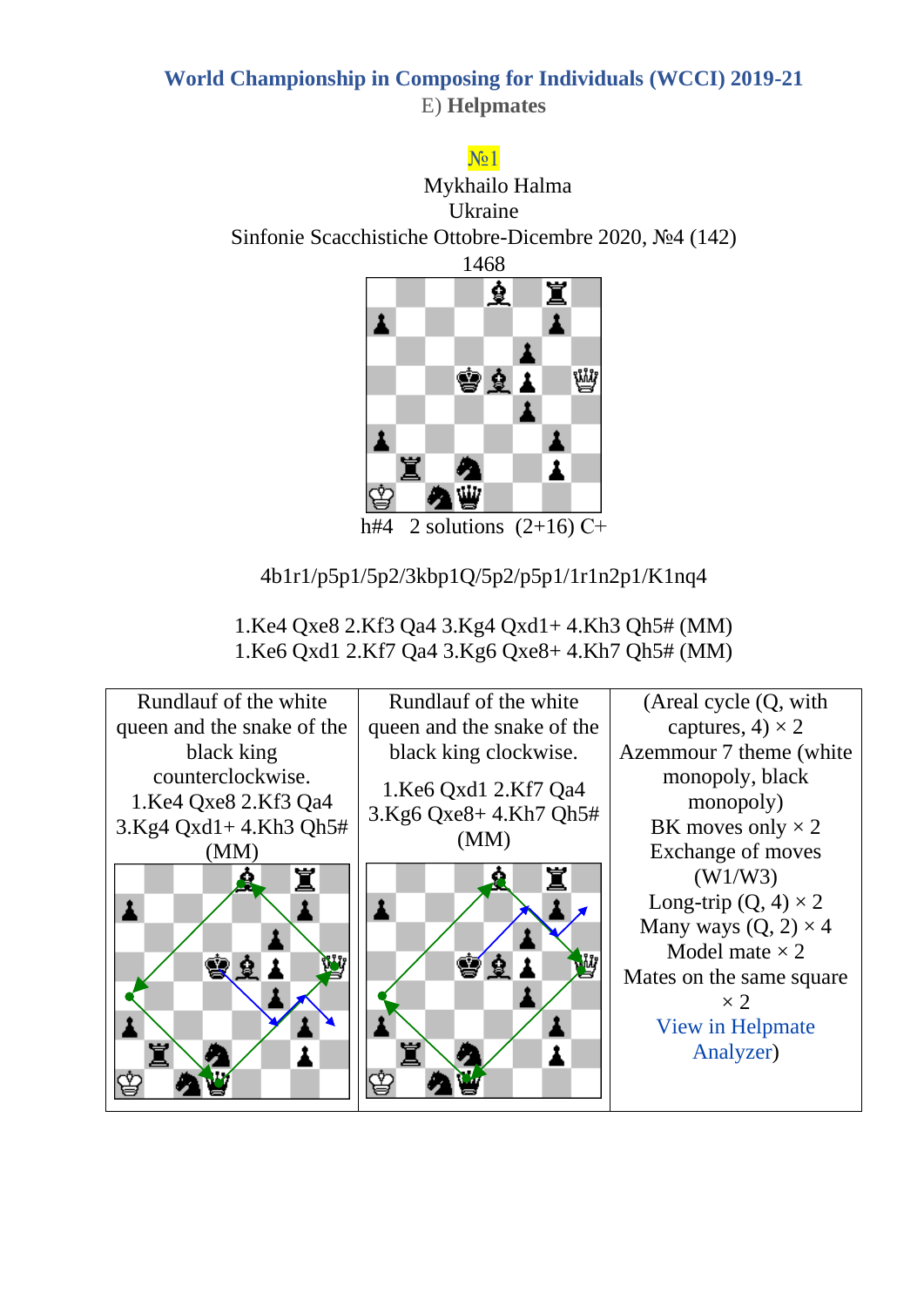# No<sub>2</sub> Mykhailo Halma Ukraine ЮК Роману Залокоцькому — 80 Special Prize



h#4 b) wPf5-->h5  $(6+7)$  C+

8/8/2pp4/K1Pp1P2/2pP4/2Pn4/2pP4/2k5

a)

1.Kxd2 f6 2.Kxc3 f7 3.Kxd4 f8=S 4.Kxc5 Se6# (MM) b) 1.dxc5 h6 2.cxd4 h7 3.dxc3 h8=Q 4.cxd2 Qa1# (MM)

The reverse black form of Zalokotsky's theme.

(Ambush (wQ) Annihilation  $\times$  2 Azemmour 7 theme (white anti-monopoly, black anti-monopoly) BK moves only Corner-to-corner (wQ) Promotion (QS, 2) Zalokotsky theme (bK/bP, 4) Zigzag (bK, 4) Zigzag (bP, 4) Model mate  $\times$  2 Mate on the white piece square  $\times$  1

[View in Helpmate Analyzer\)](http://helpman.komtera.lt/?fen=8/8/2pp4/K1Pp1P2/2pP4/2Pn4/2pP4/2k5&moves=4&twins=b)%20Move%20f5%20h5%0A)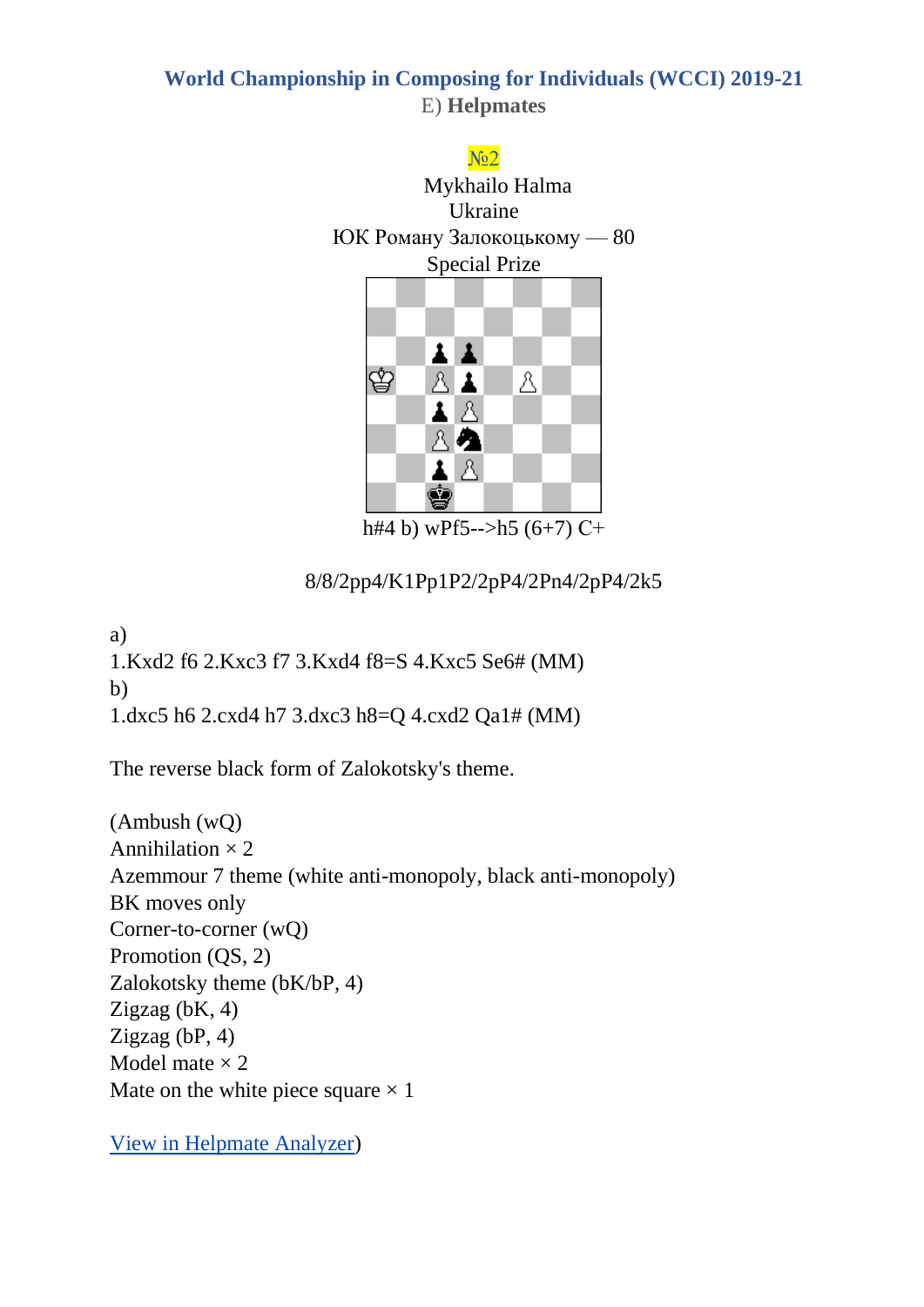#### N<sub>o</sub>3 Mykhailo Halma Ukraine SuperProblem, 24-04-2020 ġ ₫ 1 主义主  $\mathbf{r}$ ∡ | ৪ A 八主 Å ⊘ ♔ A A ♔

h#5.5 2 solutions (10+8) С+ k7/b7/1p6/pPp1p3/PpP1Pp2/N4P2/2K1PP2/3B4

1...e3 2.bxa3 exf4 3.a2 fxe5 4.a1=B f4 5.Bxe5 Bf3 6.Beb8 e5# (MM) 1...Kd2 2.b3 Sc2 3.b2 Sb4 4.b1=B Sa6 5.Bd3 Bc2 6.Bxe4 Bxe4# (MM)

A curious reversal of the roles of the pieces in the solutions: in the first, the white knight is captured, and the bishop, promoted from the black pawn on b4, blocks the b8-square; in the second, the bishop, promoted from the black b4-pawn, is sacrificed, and the knight takes up the b8-square.

(Active sacrifice (black) Active sacrifice (white, delayed) Ambush (wB) Annihilation  $\times$  2 AntiZielElement (B5, line obstruction) AntiZielElement (W2, line obstruction) AntiZielElement (W3, square obstruction) Exchange of functions (wKc2/wPf3, Active piece / Passive) Hesitation (bB) Hideaway (wK) Long-trip  $(wS, 3)$ Promotion (bb) Sacrificial clearance (B-W) Tempo move (bB, zugzwang avoidance) Umnov mate (bB-wP) Model mate  $\times$  2 Battery mate

[View in Helpmate Analyzer\)](http://helpman.komtera.lt/?fen=k7/b7/1p6/pPp1p3/PpP1Pp2/N4P2/2K1PP2/3B4&moves=5.5)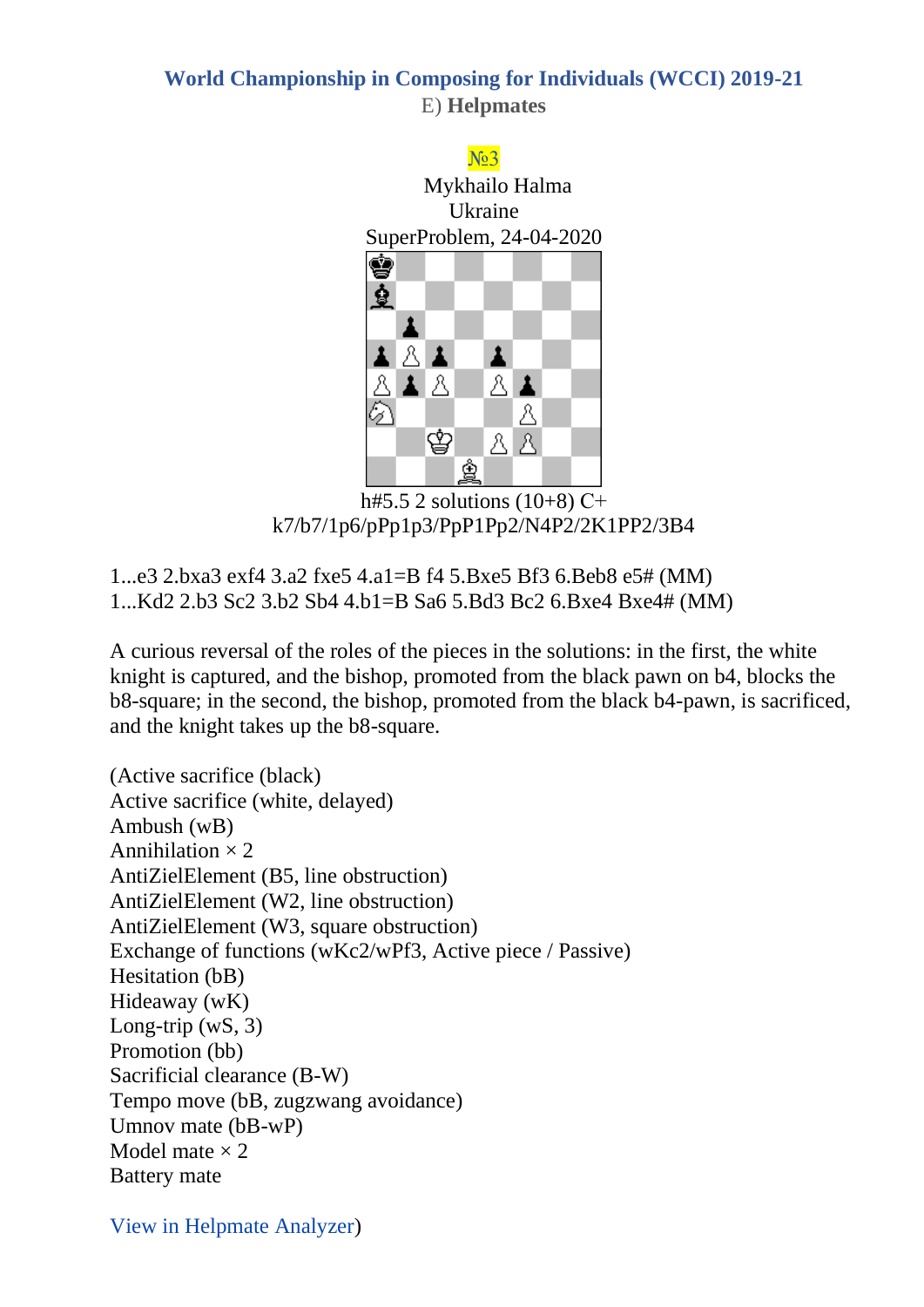#### $N<sub>2</sub>4$

Mykhailo Halma Ukraine ЮК ОЛЕКСІЙ УГНІВЕНКО – 80 1 st Special Honorable Mention for scachography



b7/8/p1N5/pppp4/2r5/1rk2K2/8/8

1...Se5 2.Kd4+ Ke2 3.Re3+ Kd2 4.Re4 Sf3# (MM)

Model mate  $\times$  1

(View in Helpmate Analyzer)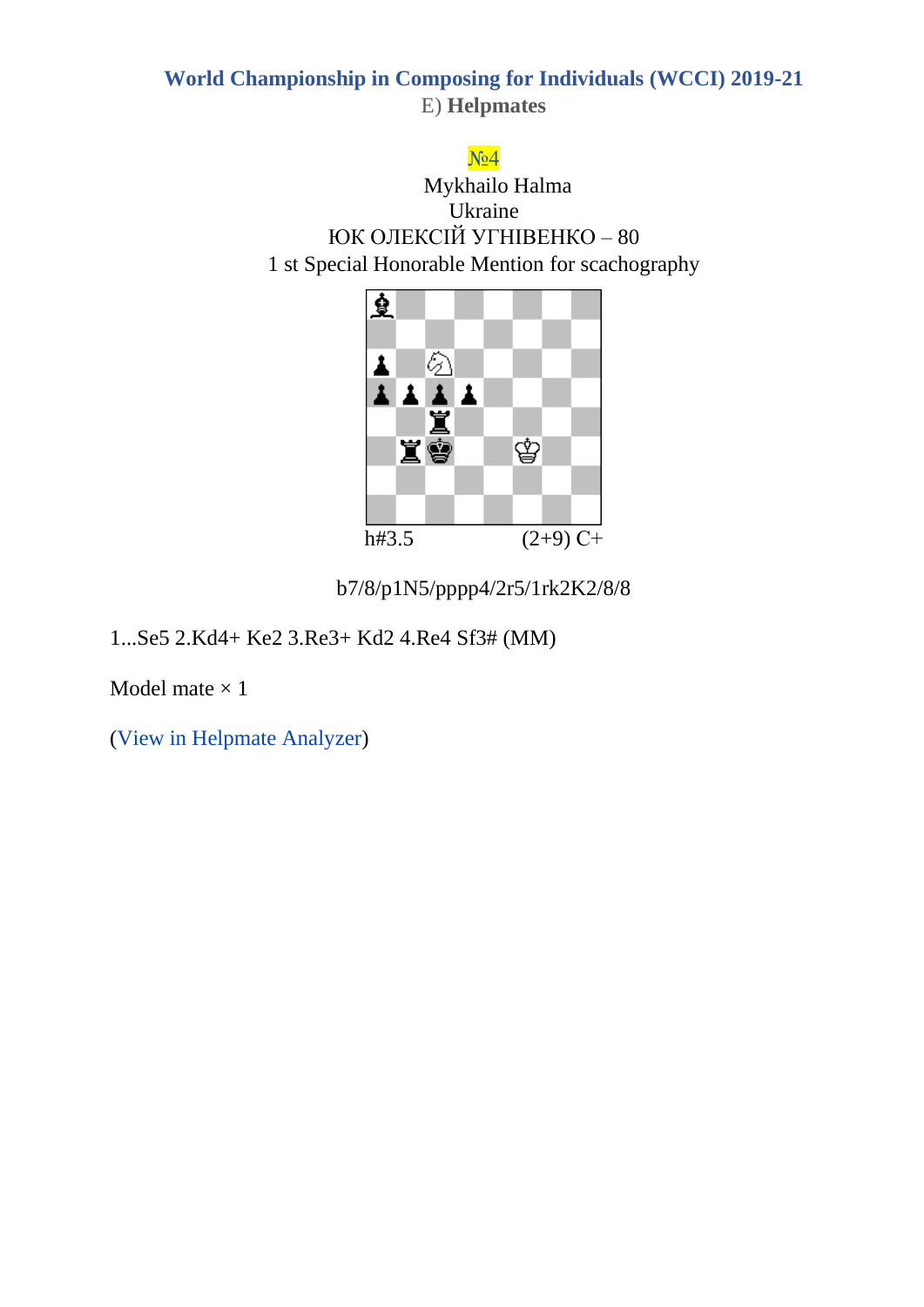#### No 5

Mykhailo Halma Ukraine ЮК «В.Барсуков-80» №56. 3 rd Commendation



h#4 b)=a) -wBe4  $(3+3)$  C+

6K1/8/4N3/1k2r3/4B1n1/8/8/8

a) 1.Kc4 Bg6 2.Kd5 Bh5 3.Ke4 Kf7 4.Kf5 Bg6# (IM) b) 1.Re3 Sd4+ 2.Kg5 Kg7 3.Kh4 Kg6 4.Rh3 Sf5# (IM)

Super miniature "aristocrat", perfect mats.

(BK moves only Delayed Umnov (bK-wS) Delayed Umnov (wB-bK) Kozhakin theme Long-trip  $(wB, 3)$ Switchback (wB, captureless, 1) Tempo move (wK, waiting) Zigzag (bK, 4) Ideal mate Mate from initial bK square  $\times$  1

[View in Helpmate Analyzer\)](http://helpman.komtera.lt/?fen=6K1/8/4N3/1k2r3/4B1n1/8/8/8&moves=4&twins=b)%20Move%20b5%20f5%20%20Move%20g8%20f7%20Remove%20e4)